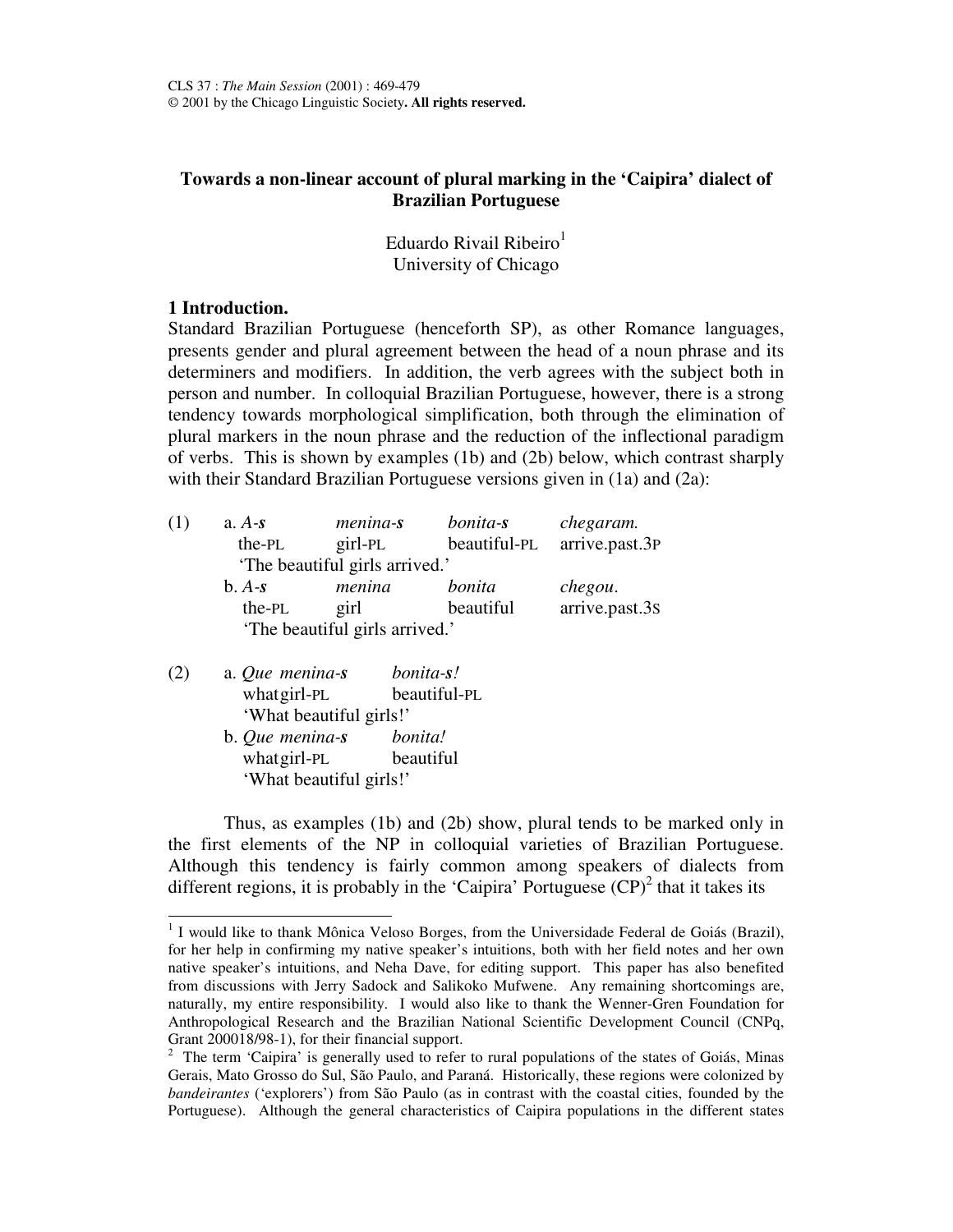most extreme form. In this dialect, the plural marker *-s* always attaches to the first element of the NP, regardless the part of speech to which this element belongs—an atypical behavior for an affix. Thus, as shown by examples (3) and (4) below, even the exclamative or interrogative 'pronoun' *que* and the interjections *ô* and *ê*, which are invariable words in Standard Portuguese and in the other non-standard dialects, take the plural marker in the Caipira dialect:<sup>3</sup>

SP carta ['kahta] 'letter'

CP ['kar̥ta]

Another phonological peculiarity is the lack of the palatal liquid  $[\Lambda]$ , which becomes a yod in the Caipira pronunciation:

SP palha ['pafa] 'straw'

CP paia ['paja]

Furthermore, Caipira Portuguese lacks the so-called *proparoxítonas* words (that is, words whose stress falls on the antepenultimate syllable), which are systematically shortened:

> SP árvore ['ahvori] 'tree' CP arve ['arvi] SP *córrego* ['kohego] 'stream' CP corgo ['korgo]

The discussion in this paper is based on my own native dialect, spoken in Goiás, although data from different dialects will also be used when relevant for the present discussion. Additional data were obtained from Mônica Veloso Borges (personal communication) and Villefort's (1985) monograph on the Caipira dialect as spoken in Morrinhos, Goiás. Villefort's consultants were all selected among illiterate residents of the rural areas of the municipality, and therefore are less subject to the influence of Standard Portuguese than my other sources (Ms. Borges and myself, both from the region of Goiânia). Caipira Portuguese is commonly considered a less prestigious form of Portuguese, generally associated with uneducated, "outback" rural people. That is why Amadeu Amaral, considering particularly the variety spoken in São Paulo, predicted, in 1920, that this dialect would soon disappear, as a result of the democratization of the access to public education, the urbanization, and the arrival of European and Middle-Eastern immigrants. Instead, as a result of the formidable process of urbanization in most Brazilian regions in the last century, Caipira Portuguese is nowadays spoken in rather large cities, such as Goiânia (Goiás), São José do Rio Preto (São Paulo), and Uberlândia (Minas Gerais), among others.

<sup>3</sup> I suggest that not only *que*, but also the exclamative and vocative interjections in such examples are part of the NP, occupying the syntactic position of a determiner, which explains the fact that they cannot co-occur with articles or demonstratives. Notice that the plural marker can only attach to the first element of the NP. It does not attach to prepositions, for example:

*de que-s menina cês tão falando?* 'about which girls are you (PL) talking?' *\*de-s que menina cês tão falando?*

may vary to a considerable degree, there are a number of shared cultural and linguistic features that justify the unifying use of the term. Among these features is the retroflex pronunciation of syllable-final *r* (generally referred to as 'Caipira *r*'), which in the other dialects is pronounced as a glottal fricative  $[h]$  or an alveolar flap  $[r]$ :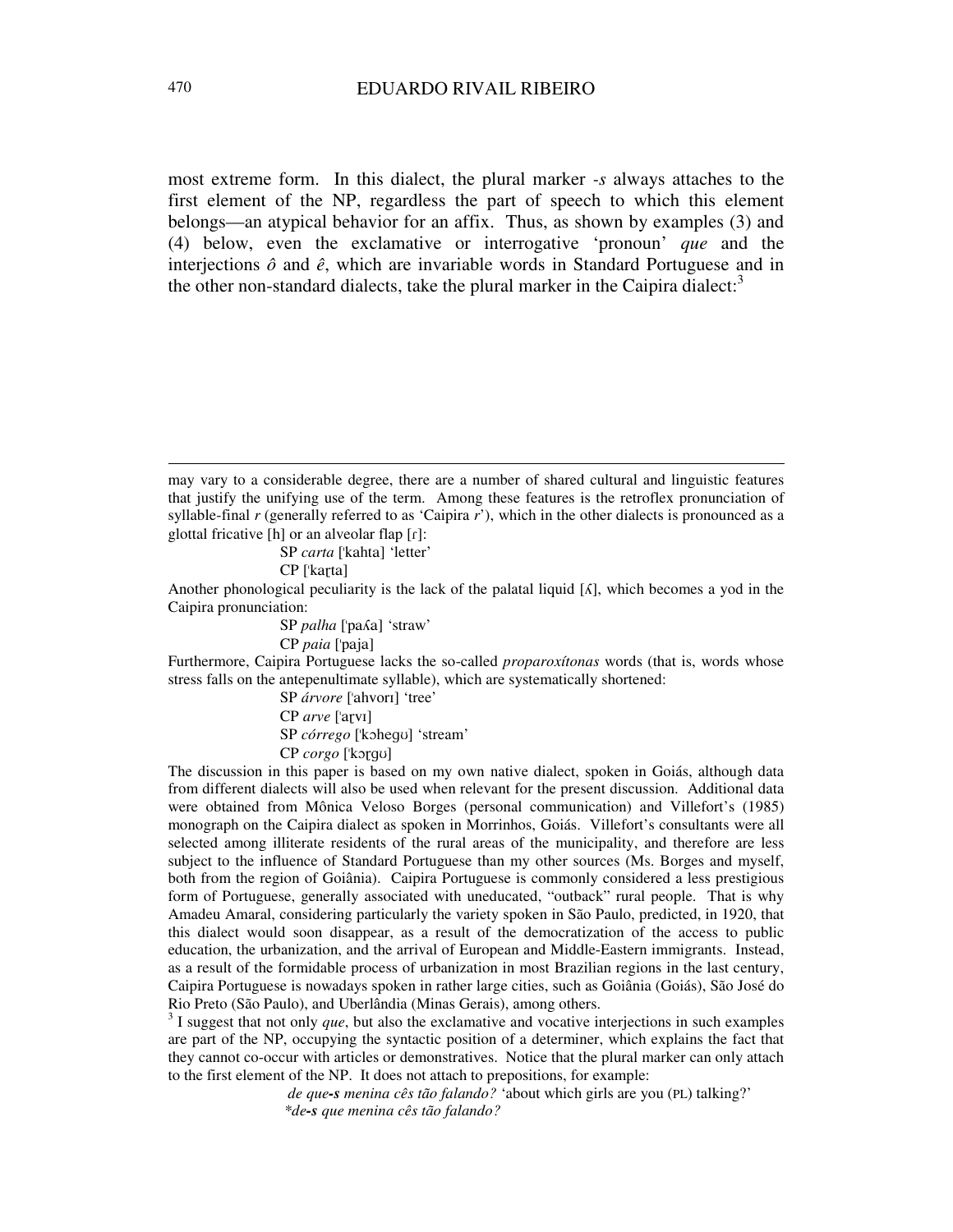| (3) | a. $Que-s^4$                | menina  | bonita!                      |           |
|-----|-----------------------------|---------|------------------------------|-----------|
|     | what-PL                     | girl    |                              | beautiful |
|     | 'What beautiful girls!'     |         |                              |           |
|     | b. Que-s                    | menina? |                              |           |
|     | what-PL                     | girl    |                              |           |
|     | 'Which girls?'              |         |                              |           |
| (4) | a. $\hat{O}$ -s,            | menina  | bonita!                      |           |
|     | VOC-PL                      | girl    |                              | beautiful |
|     | 'Hey, beautiful girls!'     |         |                              |           |
|     | $\mathbf{b}$ . $\hat{E}$ -s |         | <i>trem tentado</i> ,        | sô!       |
|     | EXCL-PL                     |         | thing annoying               | sir       |
|     |                             |         | 'Man, what annoying things!' |           |

Some of these linguistic peculiarities of the Caipira dialect were described as early as 1920. Amaral (1920, 52), focusing particularly on the variety spoken in the interior of São Paulo, describes the process of '*s*-dropping' in the following terms:

Como sinal de pluralidade, desaparece: *os pau*, *os nó*, *os ermão*, *os papé*, *as frô(r)*, *os urubú*. (...) Exceptuam-se os determinativos, que conservam o *s*: *u n as*, *argu n as*, *certos*, *muitos*, *êstes*, *duas*, *suas*, *minhas*, etc. assim como o pronome *êles*, *elas*. Quando pronominados, porém, os determinativos podem perder o *s*: *Estas carta não são as* MINHA*.*

[As a sign of plurality, [the -*s*] disappears: *os pau* 'the woods,' *os nó* 'the knots,' *os ermão* 'the brothers,' *os papé* 'the papers,' *as frô(r)* 'the flowers,' *os urubú* 'the vultures.' (…) The exceptions are the determiners, which preserve the *s*:  $u^n a s$  'a (plural),  $argu^n a s$  'a (plural), some,' *certos* 'certain (plural),' *muitos* 'many (plural),' *êstes* 'these,' *duas* 'two,' *suas* 'yours (plural),' *minhas* 'my (plural),' etc. as well as the pronoun *êles*, *elas* 'they.' When pronominalized, however, the determiners may lose the *s*: *Estas carta não são as* MINHA 'these letters are not mine.']

This process cannot be explained in purely phonological terms, since the final fricative /s/ is generally preserved in cases in which it is not a plural marker:

<sup>4</sup> I have noticed the occurrence of the plural marker with the interrogative and exclamative *que* and the vocative and exclamative interjections only in the variety spoken in Goiás (and part of Minas Gerais). However, Amaral (1920, 53) mentions at least one example which suggests that *que-s* must have occurred also in the variety of São Paulo. It is the case of the exclamative idiom *há que zano!* 'what a long time!' (SP *há que anos!*).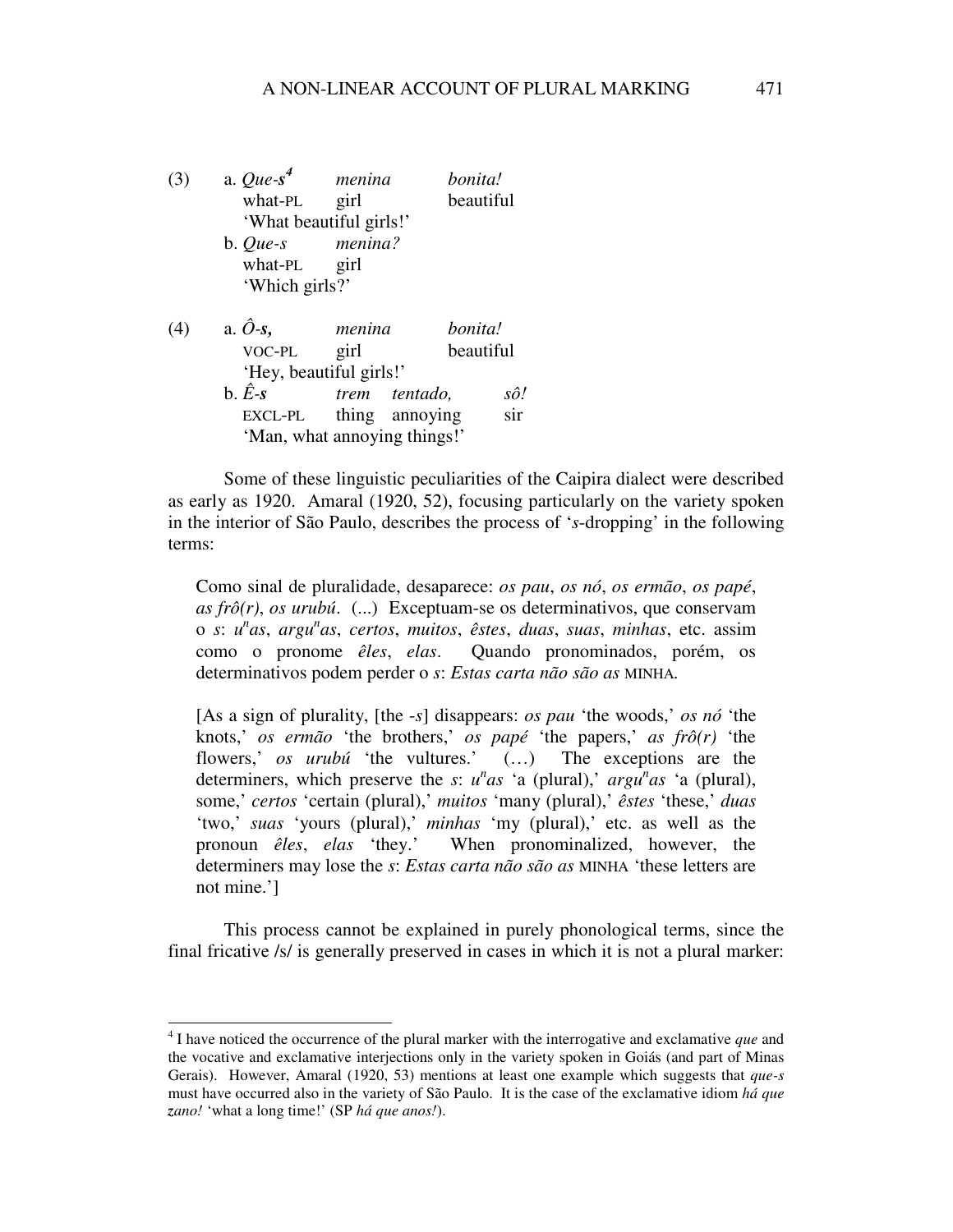*lápis* 'pencil', *nós* 'we', *paz* [pajs] 'peace', *ônibus* 'bus', etc.<sup>5</sup> Apparently, it cannot be explained in purely morphological terms either, since the same word may or may not present the plural marker depending on its syntactic position. Thus, as Amaral observes, possessive pronouns take the plural marker when occurring in the beginning of an NP (3a), but not when in phrase-final position (3b):

| (5) | a. $[A-s]$            | minha- <b>s</b>             |         | camisa |            | $\dot{\mathbf{e}}$ | azul.  |
|-----|-----------------------|-----------------------------|---------|--------|------------|--------------------|--------|
|     |                       | the.FEM-PL my.FEM-PL        |         | shirt  |            | <sup>is</sup>      | blue   |
|     | 'My shirts are blue.' |                             |         |        |            |                    |        |
|     | $h. A-s$              | camisa                      | azul é  |        | $a$ -S     |                    | minha. |
|     | the.fem-PL shirt      |                             | blue is |        | the.FEM-PL |                    | my     |
|     |                       | 'The blue shirts are mine.' |         |        |            |                    |        |

In sum, the plural marker seems to appear only in the leftmost elements of the noun phrase—generally, the determiners. This suggests that the plural marker in the Caipira dialect behaves as a clitic—that is, a phrasal affix, whose position is syntactically, rather than morphologically determined. This would explain, among other things, the fact that it attaches even to words that are invariable in other dialects of Brazilian Portuguese (and probably in other Romance languages as well), such as interjections and the exclamative and interrogative *que*.

Therefore, this paper investigates the hypothesis that the plural marker *-s* in Caipira Portuguese acquired a certain syntactic independence, becoming a clitic—a process we may term 'autolexicalization,' after Sadock's Autolexical Syntax theory (1991). In this framework, the various components of grammar such as morphology, syntax and semantics, among others—are organized as autonomous subgrammars called modules. Since each of these modules is an autonomous grammar, "the organization of an expression in one module need not correspond to its organization in another" (Sadock *op. cit.*, 1). Thus, the usually problematic properties of clitics, for example, encounter a straightforward explanation in this framework: while clitics are affixes in the morphological component (thus combining with words), they combine with phrases in the syntactic component. As I intend to show, such an approach seems to provide a rather coherent account of the distribution of the plural marker in Caipira Portuguese.<sup>6</sup>

<sup>&</sup>lt;sup>5</sup> Further arguments against a 'purely phonological' analysis of the lack of plural marking come from consonant-final stems and some words ending in the nasal diphthong *–ão*, whose plural forms present additional modifications besides the mere suffixation of *–s*. Thus, while the plural forms of the words *anel* 'ring' and *leão* 'lion' in SP—*anéis* and *leões*, respectively—involve changes in the stem, their counterparts in Caipira Portuguese do not present any modification whatsoever (*os anel* 'the rings', *os leão* 'the lions'). If the absence of plural marking in colloquial Brazilian Portuguese were the result of an *s-*deletion rule, one would have forms such as \**os anéi* and *\*os leõe*, which are unattested.

 $6$  The distribution of the plural marker would thus reflect the overwhelming tendency towards leftattachment also displayed by the pronominal clitics in most varieties of Brazilian Portuguese,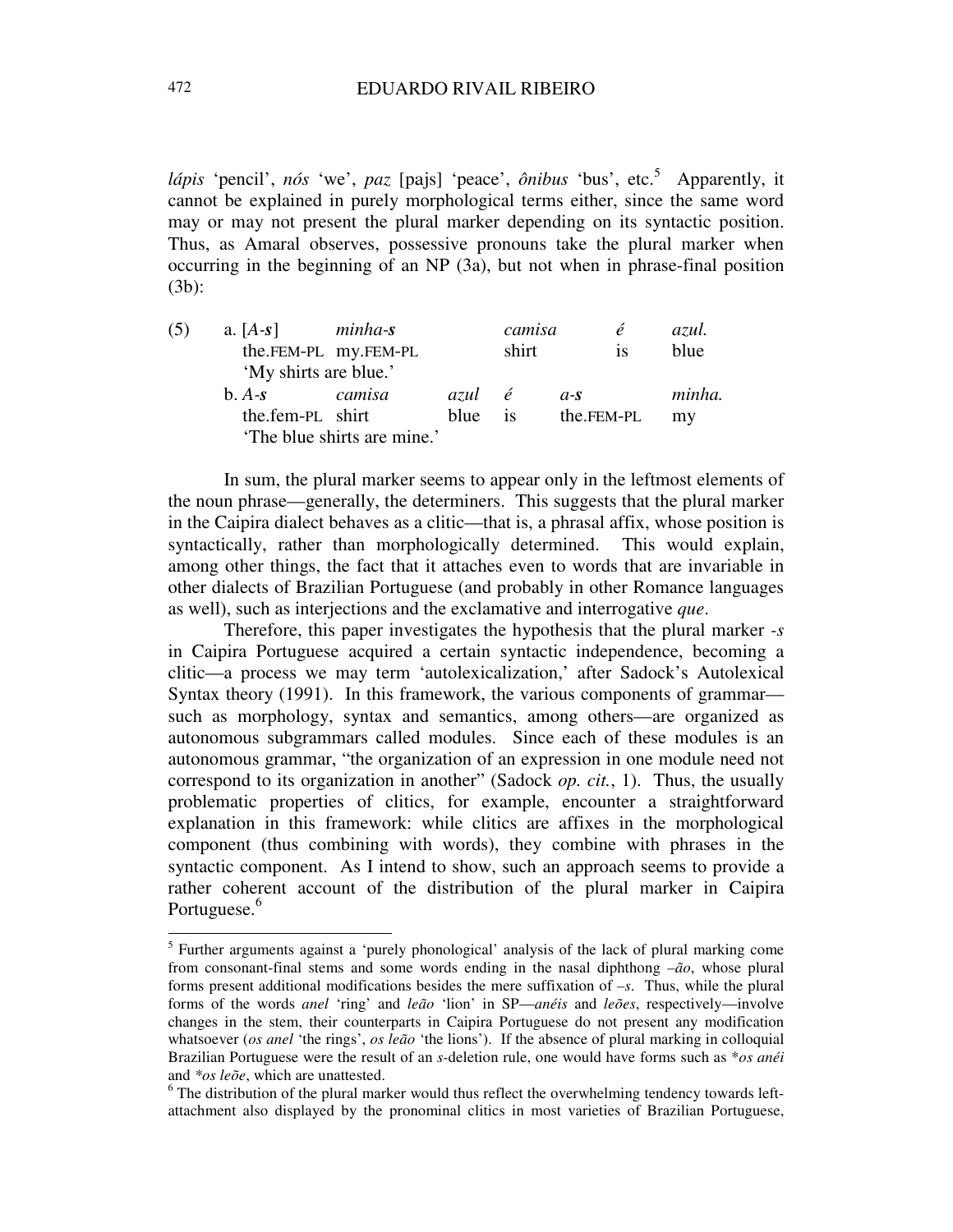#### **2. A second-position clitic?**

The hypothesis to be investigated here is that the NP plural marker *-s* in the Caipira dialect of Brazilian Portuguese presents a behavior which resembles in several respects that of second-position clitics (Sadock 1991, 67). An example of second-position clitics is found in Amharic, "which has clitic determiners that agree with the head noun in gender but attach as suffixes to the first word of the NP that they determine" (Sadock *op. cit.*, 68):

| (6) | $a. bet-u$                     |  |
|-----|--------------------------------|--|
|     | $house(M)-DET/M$               |  |
|     | $b.$ tillik?- $u$ bet          |  |
|     | $big-DET/M$ house $(M)$        |  |
|     | c. tillik?- <b>u</b> k?äyy bet |  |
|     | big-det/M $red$ house(M)       |  |

There is a noticeable parallel between the distribution of the clitic determiner in Amharic and that of the plural marker in Caipira Portuguese. Both always attach to the first element of the noun phrase, no matter what its part-ofspeech is. One of the differences is that the plural marker in Caipira Portuguese may optionally spread to all pre-nominal elements. Thus, in the example (7) below, both the demonstrative pronoun *aquela* 'that' and the possessive *minha* 'my' take the plural marker:

| (7) | toda-s aquela-s                 | minha-s | roupa véia      |
|-----|---------------------------------|---------|-----------------|
|     | all-PL that.FEM-PL my.FEM-PL    |         | clothes old.FEM |
|     | 'all those old clothes of mine' |         |                 |

Notice that possessives may also occur after the head noun. In this case, they do not inflect:

| (8) | toda-s aquela-s                 | roupa véia      | minha  |
|-----|---------------------------------|-----------------|--------|
|     | all-PL that-PL                  | clothes old.FEM | my.FEM |
|     | 'all those old clothes of mine' |                 |        |

where procliticization (*ele me deu* 'he gave me') is in fact the norm, encliticization (*ele deu-me* 'he gave me') being generally found only in written language or in formal, educated speech. This tendency towards left-marking is also revealed by the preference for 'analytical,' periphrastic future-tense constructions (*eu vou cantar* 'I will sing', *eu ia cantar* 'I would sing') over the 'synthetic,' morphological future-tense construction (*eu cantarei*, *eu cantaria*). The reanalysis of the plural marker as a second-position clitic (or its 'autolexicalization') may probably be seen as a strategy to resolve a 'positional paradox' presented by the language, where a general tendency towards inflectional suffixation co-exists with a general preference for leftward cliticization.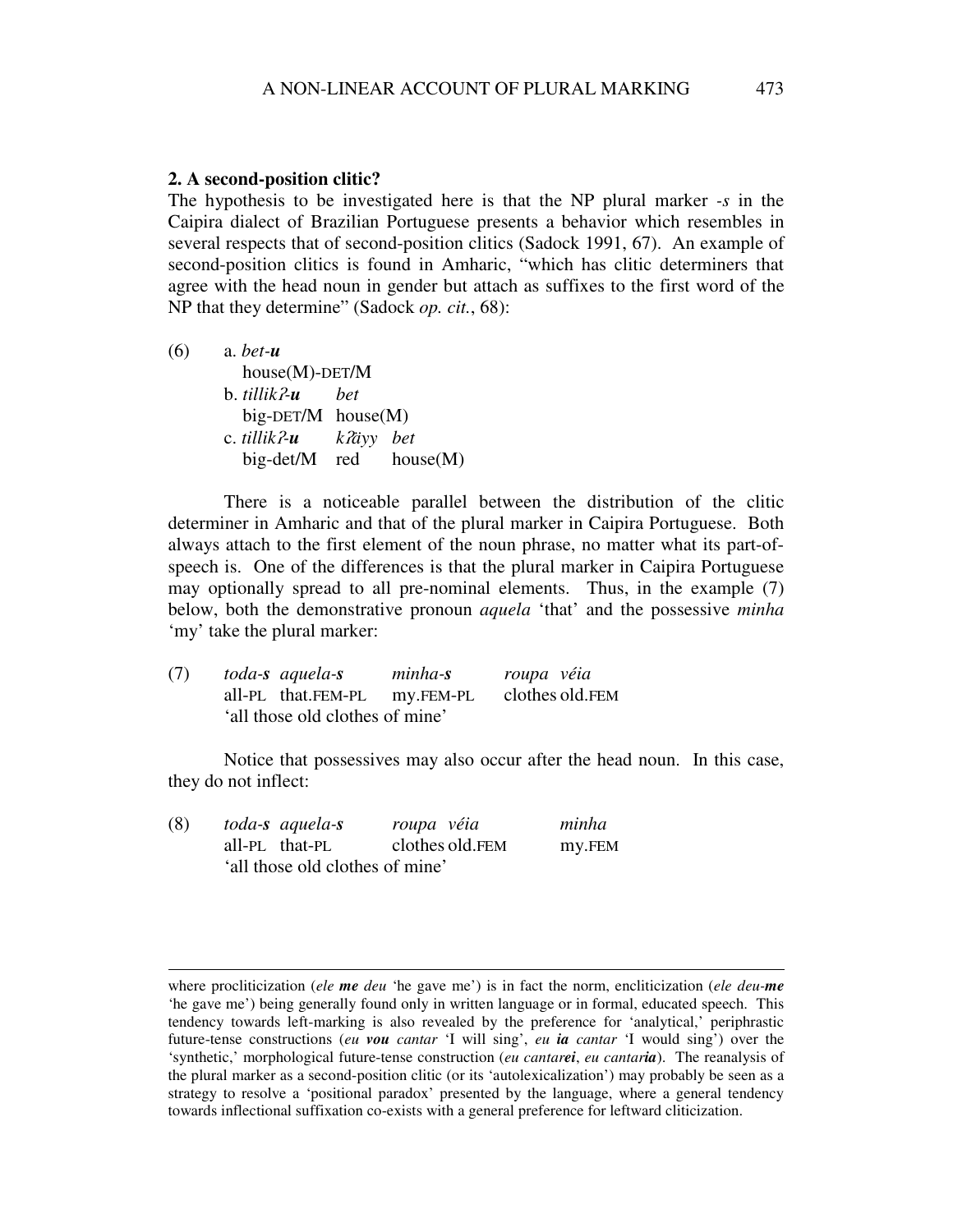Preposed adjectives, although common in Standard Portuguese, are rare in Caipira Portuguese. For the cases in which they occur, they tend to follow the expected pattern—that is, they occur with the plural marker:<sup>7</sup>

(9) *N-o-s meu-s bon-s tempo de menino…* in-the-PL my.MASC-PL good-PL time of boy 'In my good times of childhood…'

Notice that the 'adjective' *outro* 'other,' which generally occurs preposed (10a), may lose its plural marker when occurring in noun phrase-final position (10b). Notice, however, that it takes the plural marker when not preceded by a determiner, as in (10c):

|  | $(10)$ a. Eu trouxe           | $O-S$    | outro-s | trem. |
|--|-------------------------------|----------|---------|-------|
|  | brought the-PL other-PL       |          |         | thing |
|  | 'I brought the other things.' |          |         |       |
|  | b. Eu trouxe                  | $O-S$    | outro.  |       |
|  | brought the-PL other          |          |         |       |
|  | 'I brought the others.'       |          |         |       |
|  | c. Eu trouxe                  | outro-s. |         |       |
|  | I brought other-pl            |          |         |       |
|  | 'I brought others.'           |          |         |       |
|  |                               |          |         |       |

The determiner-like adjectives *mesmo* 'the same' and *próprio* 'proper, self' follow the same pattern illustrated in (9) and (10) above. However, the 'spreading' of plural marking to other pre-nominal elements in cases such as (7)- (10a) above is clearly optional, as shown by a number of examples presented by Villefort (*op. cit.*: 36-38), in which plural marking is restricted to the first word of the NP: *un-s pouco tempo* 'a short (period of) time', *o-s outro irmão* 'the other brothers', *essa-s nossa história* 'these stories of ours'. Thus, the data from this dialect strongly support the analysis of the plural marker as a second-position clitic in Caipira Portuguese. 8

The examples we have considered until now suggest that plural marking is restricted to the prenominal position within the noun phrase. This tendency also occurs in other varieties of colloquial Portuguese, as described by Scherre (1988). The question, then, is what happens when the head is the first (or the only)

 $<sup>7</sup>$  The same tendency is found in the few examples of preposed adjectives provided by Villefort:</sup> *nova-s idéia* 'new ideas', *boa-s coisa* 'good things', *nova-s diministração* 'new managements' (Villefort, *op. cit.*: 48, 99).

 $8$  The 'spreading' of plural marking to other pre-nominal elements of the NP constitutes a case to be further investigated. The analysis in this paper will focus on the data presented by Villefort (*op. cit.*), based on the assumption that they are less influenced by Standard Portuguese (see Section 3).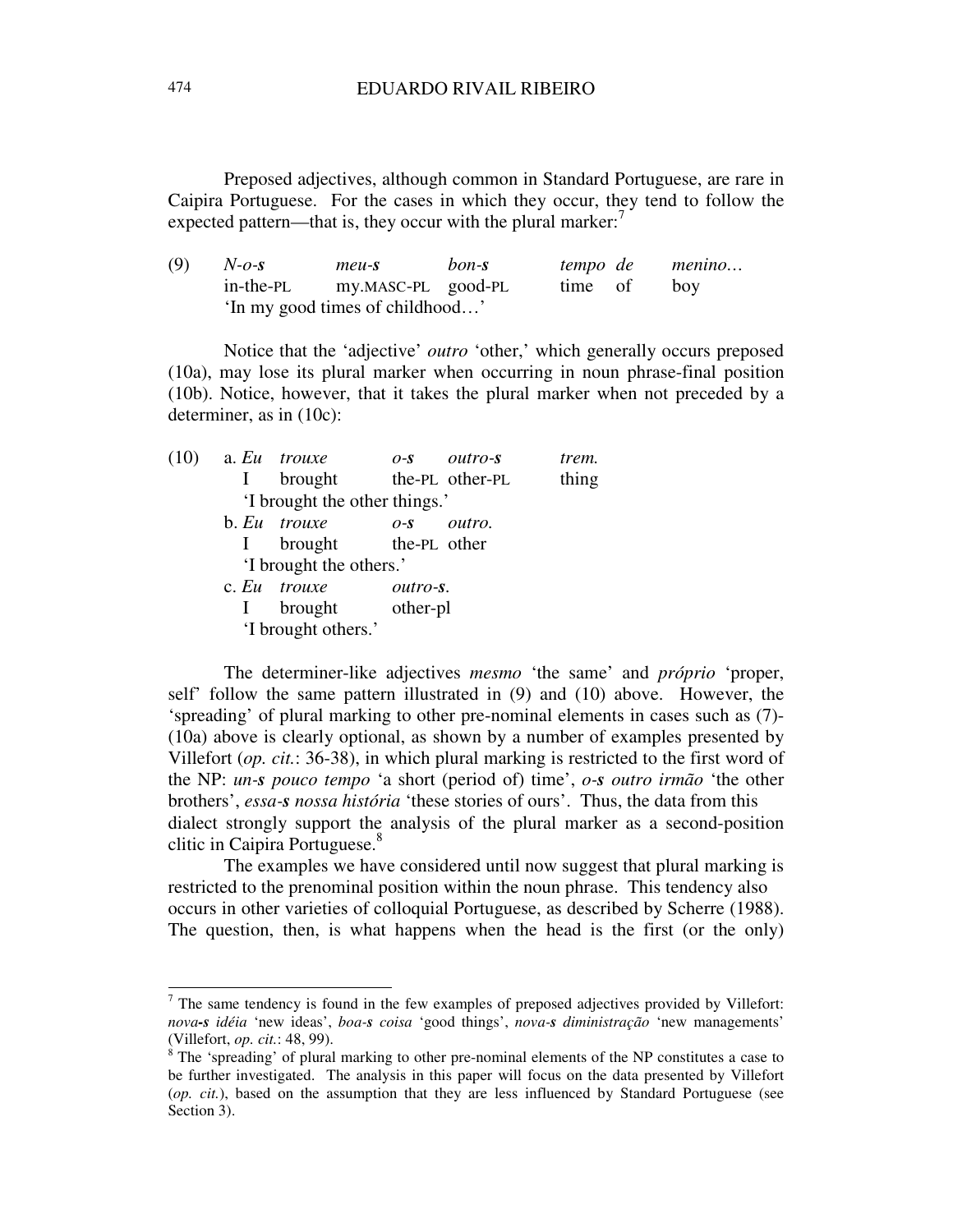element in a noun phrase. Would it take the plural marker? That is clearly the case with pronouns, such as  $(o)c\hat{e}$  '2<sup>nd</sup> person' and *ele* '3<sup>rd</sup> person':

(11) *Ele-s chegou cedo.* 3<sup>rd</sup>.MASC-PL arrive.3s early 'They (masc.) arrived early.'

Noun-initial plural NPs are quite rare in colloquial varieties of Brazilian Portuguese. In Caipira Portuguese, plural NPs must generally occur with a determiner. 'Generic,' 'universal' NPs are generally singular, such as in (12) and (13a). In order to take the plural marker, they must occur with a determiner (13b):

(12) *Home é tudo igual.* man is all equal 'Men are all the same.'

| (13) | a. Brasileiro gosta de |                                 | futebol. |          |
|------|------------------------|---------------------------------|----------|----------|
|      |                        | Brazilian like.3s of            | soccer   |          |
|      |                        | 'Brazilians like soccer.'       |          |          |
|      | $b. O-s$               | brasileiro                      | gosta de | futebol. |
|      |                        | the-PL Brazilian like.3s of     |          | soccer   |
|      |                        | '[The] Brazilians like soccer.' |          |          |

One of the few circumstances in which plural nouns occur in initial position is in idioms and proverbs, such as in (14) below. In this case, the noun takes the plural marker, but the adjective does not:

|  | $(14)$ <i>Água-s</i>                   | passada |  | não roda    | moinho. |
|--|----------------------------------------|---------|--|-------------|---------|
|  | water-PL                               | past    |  | not move.3s | mill    |
|  | 'Past waters do not move a watermill.' |         |  |             |         |

Another circumstance in which plural nouns may occur is in advertisements, such as (15) and (16) below. My intuition is that, when 'forced' to pluralize a noun, in a more formal, 'semi-learned' speech register, the speaker tends to do it according to a pattern that favors the marking of the first element only. Constructions such as the ones below are commonly seen in hand-made signs in stores and informal commercial establishments:

(15) [*Temos*] *roupas-s fina de marca-s famosa.* have.2p clothes-PL fine of brand-PL famous '[We have] fine clothes of famous brands'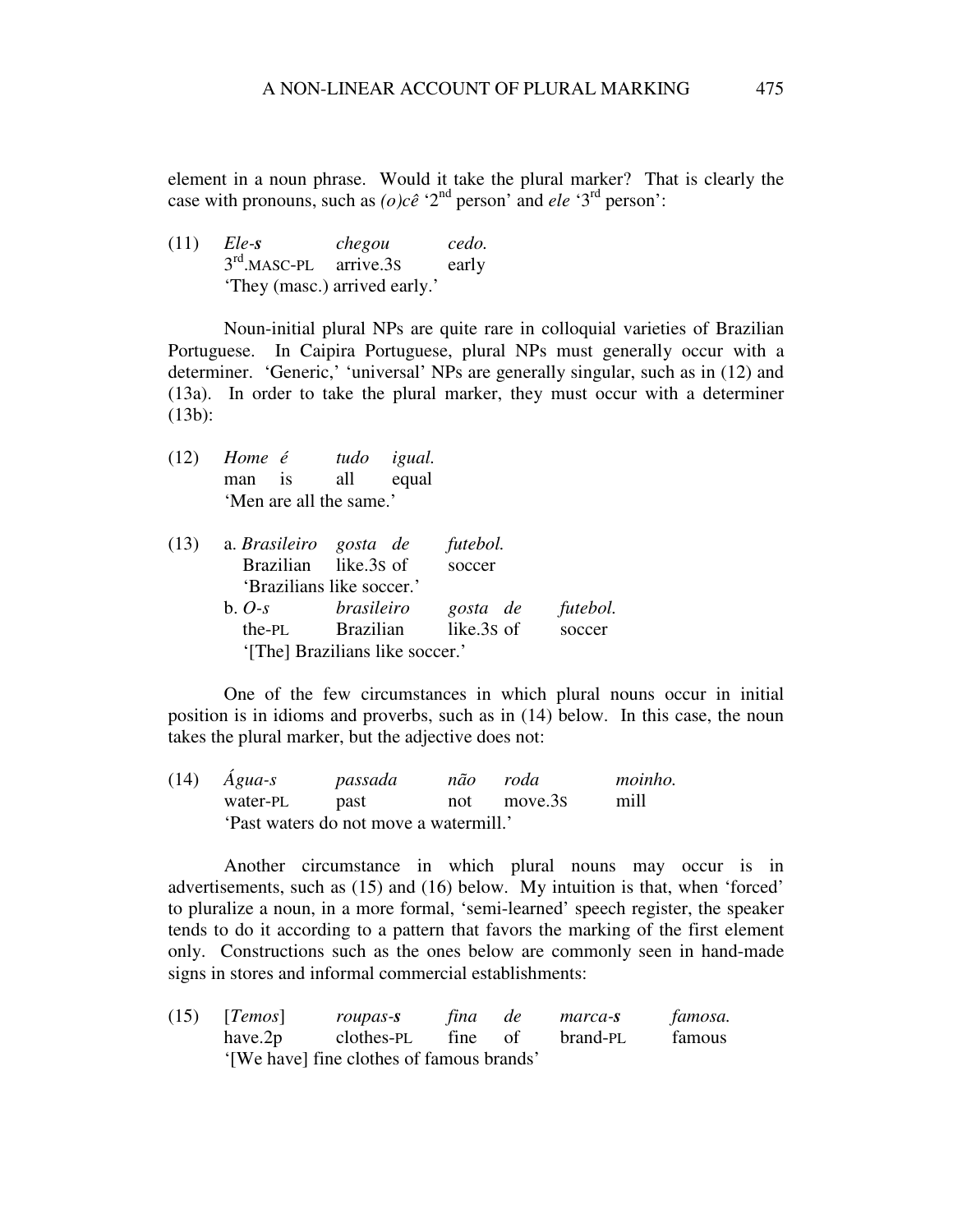(16) Vende-se *doce-s caseiro.* sell.3s-REFL candy-PL home-made 'Home-made candies sold [here].'

### **3. A note on variation.**

As already thoroughly discussed (Scherre 1988; Scherre & Naro 1991, 1992; etc.), there is a great deal of variation in plural marking in Brazilian Portuguese. A very interesting aspect of such variation is what Scherre and Naro call "the serial effect," a general principle according to which "birds of a feather flock together" (Scherre & Naro 1991): "marking leads to more marking and lack of marking leads to more lack of marking" (Scherre & Naro 1992, 1-2). This phenomenon is also noticed among speakers of Caipira Portuguese.

Considering particularly the case of Caipira Portuguese, I suspect that such variation is motivated by the competition of two dialects—on the one hand, the stigmatized Caipira Portuguese, and, on the other, a more neutral, less socially-marked dialect, such as the Standard Portuguese prevalent in the media and taught at school, where a great deal of effort is devoted to teaching the 'correct' plural forms. Although it is hard to demonstrate that variations such as the ones mentioned above are a matter of 'code-switching,' given the great similarity between both 'codes,' some pieces of evidence seem to point in the direction of a similar phenomenon involving the potential choice between two linguistic systems or sub-systems. One of them is the fact that standard plural forms tend to increase according to the degree of formal education of the speaker—that is, among speakers with a higher degree of 'diglossia' in Caipira and Standard Portuguese. That is why Villefort (*op. cit.*), whose consultants were all illiterate inhabitants of rural areas, does not cite one single example displaying full number agreement, both inside the NP and between a plural subject and its predicate.

Another piece of evidence is the fact that the use of a more standard agreement pattern seems to come hand-in-hand with the choice of less dialectal phonological processes or lexical selection. As Head (1989: 646-47) demonstrates, the use of the Caipira *r*—a strongly stigmatized characteristic of this dialect—tends to decrease among college-educated speakers, but is less subject to variation among speakers with only elementary education, a factor that apparently also underlie the distribution of standard plural forms. Furthermore, although a speaker of CP can use a strongly dialectal form such as *meus fi* 'my sons', a less socially-marked colloquial form *meus filho*, or the Standard Portuguese form *meus filhos*, I never came across a mixed form such as \**meus fis*, which combines a strongly dialectal lexical form,  $\hat{\mu}$ , with a strongly standard inflectional pattern. This suggests that the 'birds of a feather' phenomenon can be seen as a matter of register or dialectal coherence.

Thus, the possible explanation I suggest for the variation in plural marking in Caipira Portuguese implies the notion of *non-monolithic grammar*, such as proposed by Mufwene (1992) and adopted by Labov (1998) under the name of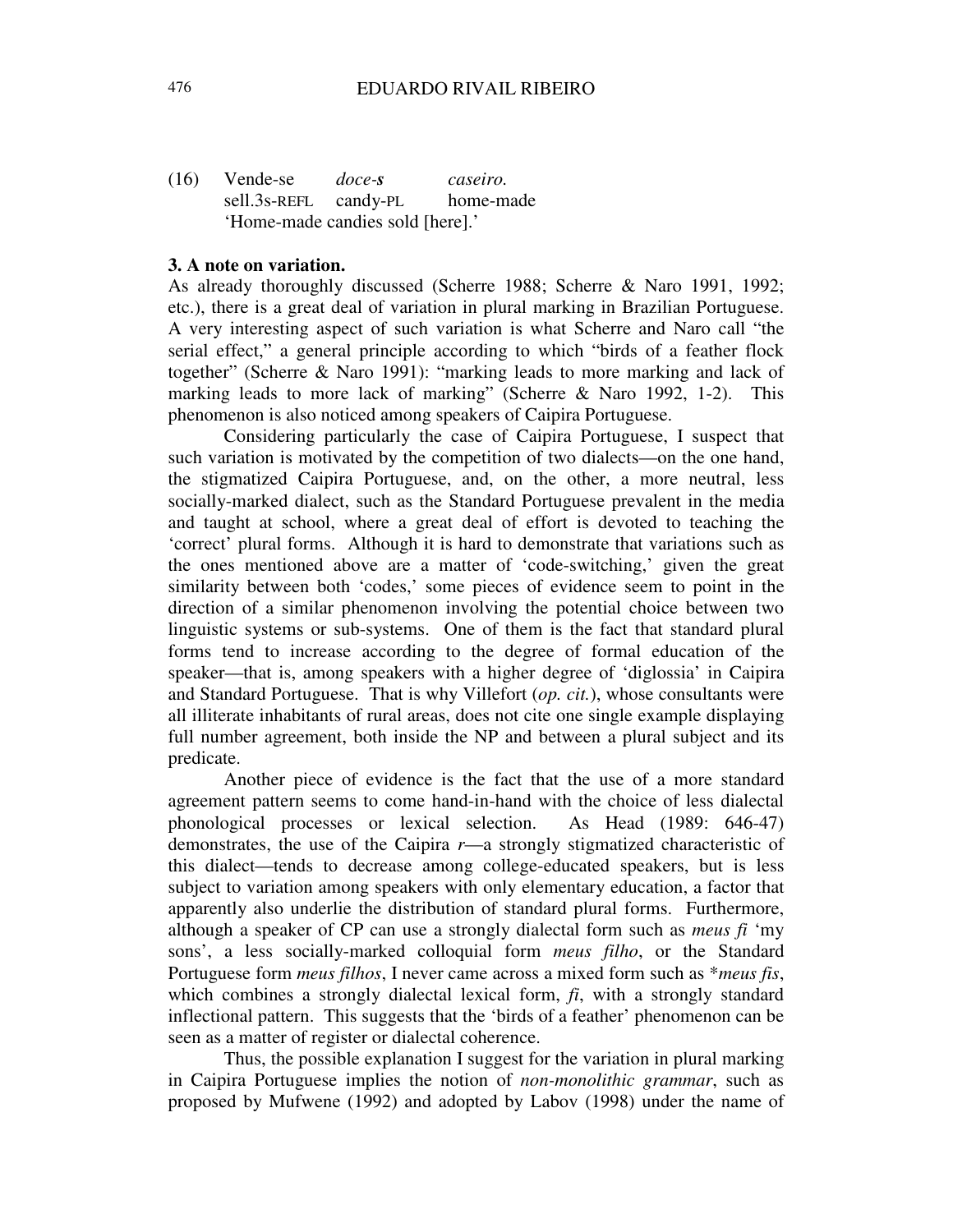*coexistent systems*, in his analysis of variation in the tense-aspect system of African-American Vernacular English. Without appealing to the notion of codeswitching, this approach suggests that variation may be a result of the competition between two or more systems coexisting in the same language, each containing its own set of rules that may eventually overlap. Among the factors that favor the recognition of co-existent systems is what Labov calls *the segregation of variants*: "[T]he variants of linguistic variables are not evenly distributed across texts or situations, but concentrated in long runs of the same value, so that extended stretches of speech show one value rather than the other." This is exactly what seems to be at play in the "birds of a feather" phenomenon in Brazilian Portuguese.

### **4. Final remarks.**

The examples analyzed here seem to suggest that the plural marker in Caipira Portuguese occurs preferentially in second-position in the NP. Since the first element in a noun phrase is generally the determiner, the plural marker will mostly attach to determiners. However, the plural marker may also occur with nouns, in the few circumstances in which these occur phrase-initially, as well as pronouns. Examples such as (11) and (14)-(15) demonstrate that the distribution of the plural marker cannot be explained in terms of constraints against its occurrence after the head of an NP. Furthermore, the occurrence of the plural marker phrase-finally, such as in example (10c) and (11), shows that there are no constraints against its occurrence in the rightmost position of the NP.

The examples presented above show that plural marking is obligatory in (and usually restricted to) the first word of an NP, regardless of its part-of-speech. Thus, a hypothesis strongly suggested by the data is that the plural marker *-s* is associated with the second position within the NP, a behavior quite similar to the one of second-position clitics. The adoption of an autolexical perspective provides a straightforward explanation for the peculiar distribution of the plural marker in Caipira Portuguese, which would be a result of its conflicting morphological and syntactic properties. As the second-position clitics  $u$  in Amharic and *que* in Latin (Sadock 1991, 70), the plural marker *–s* in Caipira Portuguese would be a phrase-initial suffix, such as suggested in the lexical entry in (17). As the autolexical representations in (18) demonstrate, the plural marker can be seen as a proclitic element which associates to the whole NP in the syntax, but attaches as a suffix to the first word of the NP in the morphology:

(17) a. *-s* 'plural marker' syntax =  $\begin{bmatrix} \overline{N} \end{bmatrix}$ morphology =  $[wW_1]$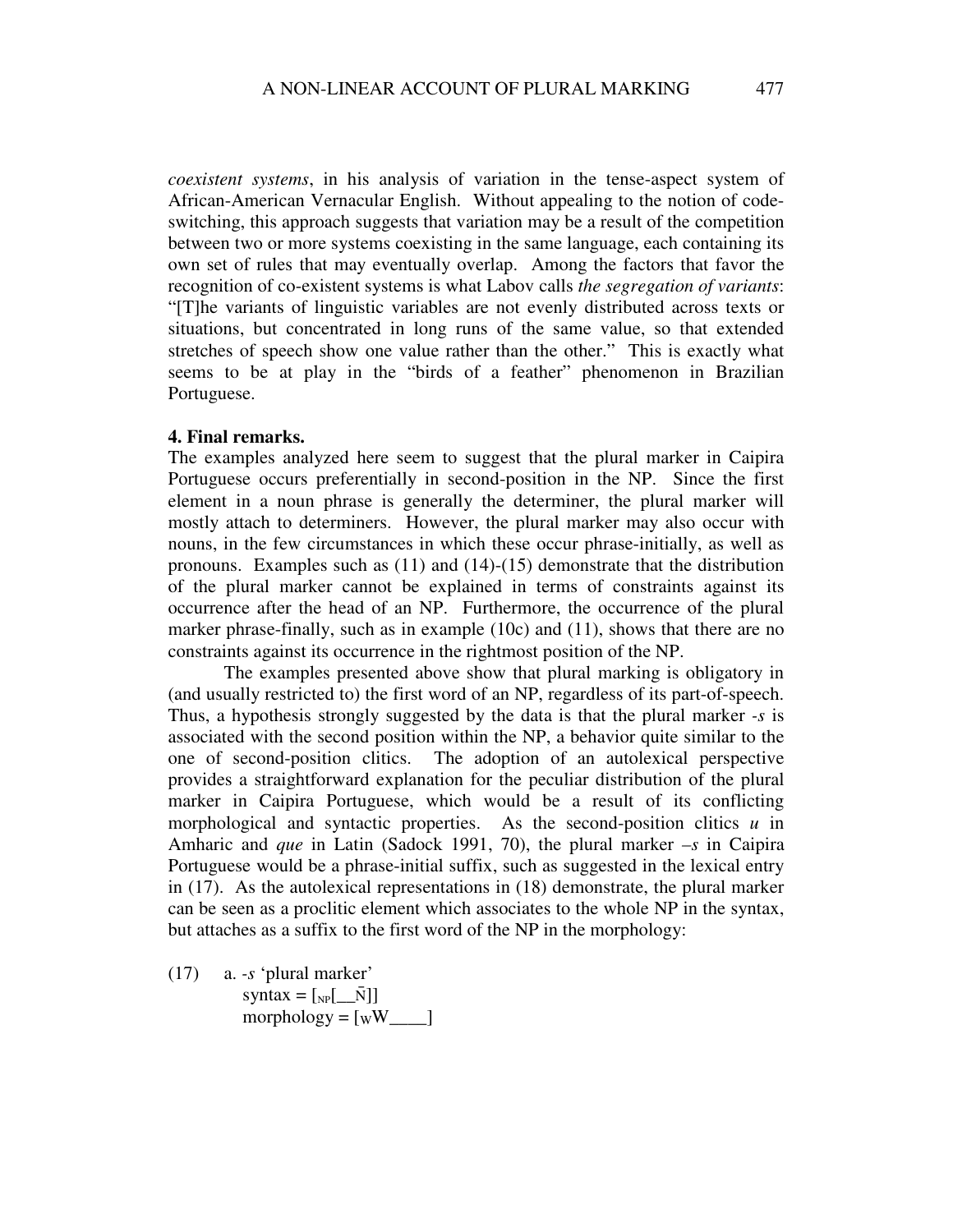

As we have seen, although a purely linear account in terms of the relative position of the head would explain the majority of the cases in which plural marking is restricted to pre-nominal position, it would require additional statements to explain the occurrence of the plural marking NP-finally. On the other hand, by assuming that the plural marker is a second-position clitic, one accounts not only for cases in which plural marking is restricted to pre-nominal positions, but also for cases in which the only element in an NP is a noun or a pronoun. Thus, the analysis proposed here offers a more generalizing description of plural marking in Caipira Portuguese, providing a unifying account of the phenomenon and explaining an otherwise striking fact—the occurrence of plural marking with 'invariable' words such as interjections.

#### **References**

Amaral, Amadeu. 1920. *O Dialecto Caipira*. São Paulo: Casa Editora 'O Livro.'

- Head, Brian. 1989. O estudo do 'r caipira' no contexto social. *Revista de Cultura Vozes* 67(8):43- 49.
- Labov, William. 1998. Co-existent systems in African-American Vernacular English. In Mufwene, Rickford, Bailey, and Baugh (editors), *African-American English: Structure, History, and Use*, pp. 110-153. London/New York: Routledge.
- Mufwene, Salikoko. 1992. Why grammars are not monolithic. In Brentari, Larson, and McLeod (editors), *The Joy of Grammar*, pp. 225-250. Amsterdam/Philadelphia: John Benjamins.